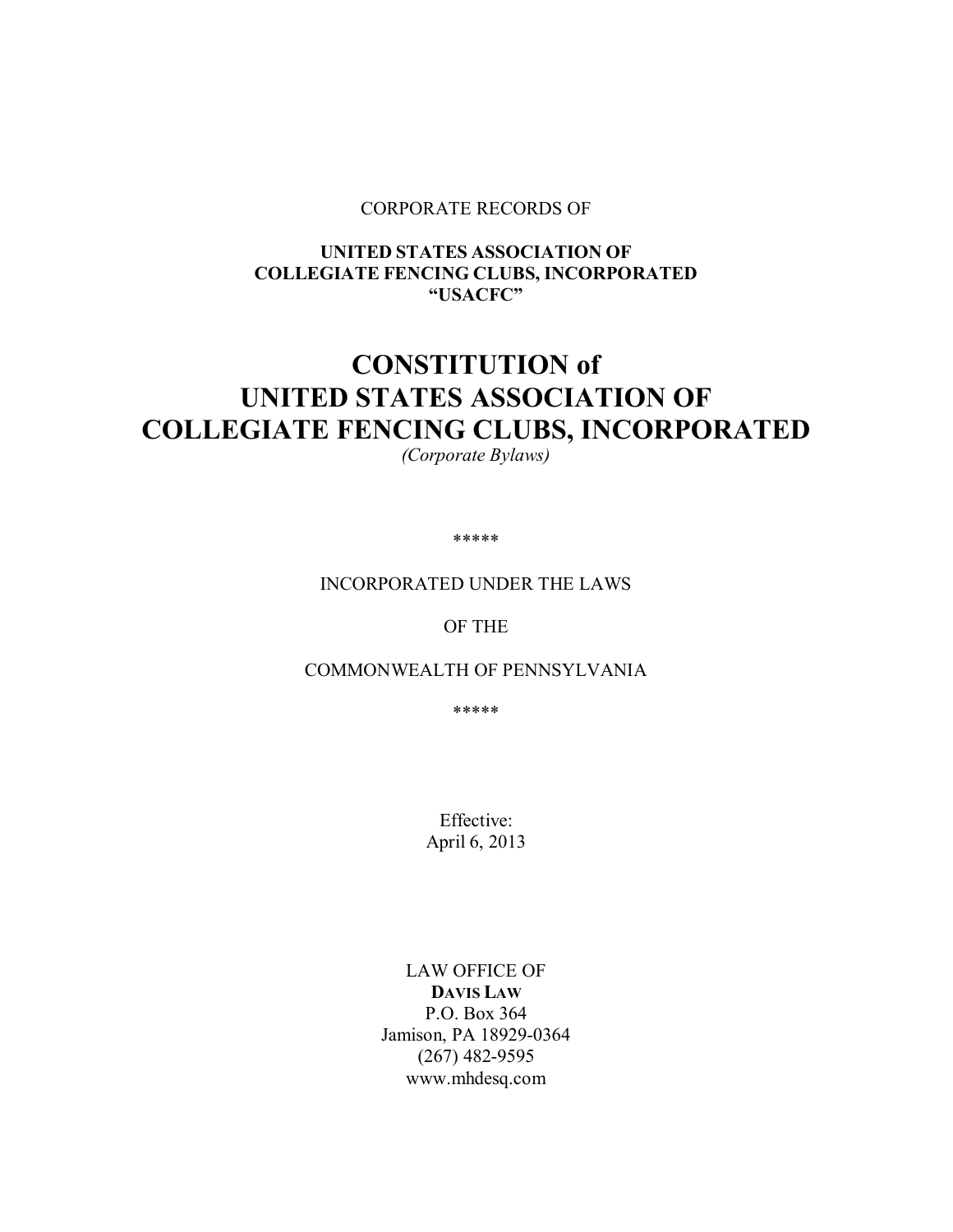## CONSTITUTION OF UNITED STATES ASSOCIATION OF COLLEGIATE FENCING CLUBS, INCORPORATED (a Pennsylvania Non-Profit Corporation)

This "Constitution" is equivalent to and shall serve as the corporate bylaws of the organization, and shall be considered the bylaws of the Corporation, as bylaws are defined and discussed in the Pennsylvania Nonprofit Corporation Law of 1988, as amended.

# **ARTICLE I**

## PURPOSE

1. The purposes of United States Association of Collegiate Fencing Clubs, Incorporated (the "Corporation" or "USACFC") are as follows:

(a) To be organized for non-profit, charitable or educational purposes, namely to foster national fencing competition at the collegiate level, to organize an annual national championship, and to promote the like, within the meaning of Sections  $501(c)(3)$  (or corresponding Section of any future Federal Tax Code) of the Internal Revenue Code of 1986, as amended, or any successor law, and rules and regulations issued by the IRS pursuant to the Internal Revenue Code or any successor law (the "Code").

(b) To do any and all other acts and things and to exercise any and all powers which are made now or hereafter be lawful for the Corporation to do or exercise under and pursuant to the laws of the Commonwealth of Pennsylvania, Section 501(c)(3) of the Code, and for the purpose of accomplishing any other purposes of the Corporation.

(c) No part of the net earnings of the Corporation shall inure to the benefit of, or be distributed to its Directors, Officers or other private persons, except that the Corporation shall be authorized and empowered to pay reasonable compensation for services rendered and to make payments and distributions in furtherance of Section 501(c)(3) purposes. No substantial part of the activities of the Corporation shall be for carrying on of propaganda, or otherwise attempting to influence legislation, and the Corporation shall not participate in or intervene in (including publishing or distribution of statements) any political campaign on behalf of or in opposition to any candidate for public office.

 (d) Notwithstanding any other provisions of these articles, the Corporation shall not carry on any other activities not permitted to be carried on (a) by a Corporation exempt from Federal Income Tax under Section  $501(c)(3)$  of the Code (or corresponding Section of any future Federal Tax Code) or (b) by a Corporation, contributions to which are deductible under Section 170(c)(2) of the Code (or corresponding Section of any future Federal Tax Code).

(e) In the event of dissolution of the Corporation, no Director or Officer shall be entitled to any distribution or division of its remaining property or proceeds, and the Board of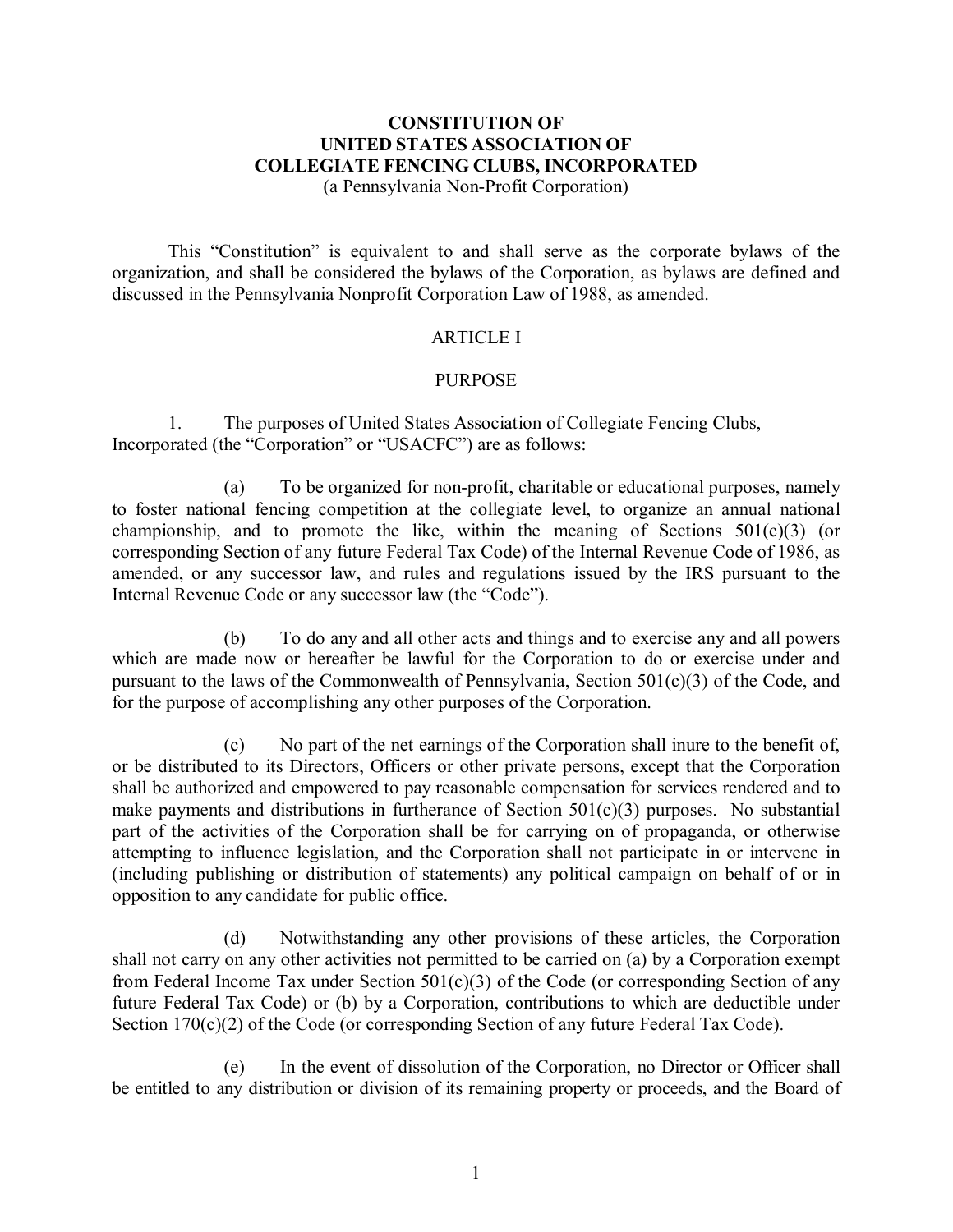Directors shall, after paying or making provision for the payment of all liabilities of the Corporation, dispose of all of the assets for one or more exempt purposes within the meaning of Section  $501(c)(3)$  of the Internal Revenue Code, or shall be distributed to the Federal government, or to a state or local government for a public purpose.

#### ARTICLE II

#### **OFFICES**

1. The initial registered office of the Corporation shall be at 2601 Pennsylvania Avenue, #842, Philadelphia, PA 19130, Philadelphia County. The Board of Directors may elect to change the registered office and file the appropriate forms with the Pennsylvania Department of State to do so.

2. The Corporation may also have offices at such other places as the Board of Directors may from time to time appoint or the activities of the Corporation may require.

#### ARTICLE III

#### SEAL

 1. The corporate seal shall have inscribed thereon the name of the Corporation, the year of its organization and the words "Corporate Seal, Pennsylvania".

## ARTICLE IV

## **MEMBERS**

1. The Corporation shall have no members, as defined by the Pennsylvania Nonprofit Corporation Law of 1988, as amended (the "Act").

2. Honorary Titles. The Board of Directors may create such classes of "membership," such as USACFC members, member schools, member teams, individual members, regular members, associate members, contributing members, dues-paying members, or other classes or titles as it deems appropriate (the "Honorary Members"), with such obligations, rights and privileges as the Directors determine in their discretion, but such Honorary Members shall not have the rights of members as provided in the Act. The Directors may further define these titles by resolution and/or in Rules (as defined in Article XIV, Paragraph 2).

3. For a team, club, school, or organization to be considered an Honorary Member, a collegiate fencing club must submit a membership form and pay a yearly membership fee by a certain deadline set by the President, in addition to any other requirements set by the Directors by resolution and/or in Rules; when an Honorary Member is a team, club, school, or organization (anything other than an individual), it may select one person of legal age and competence; further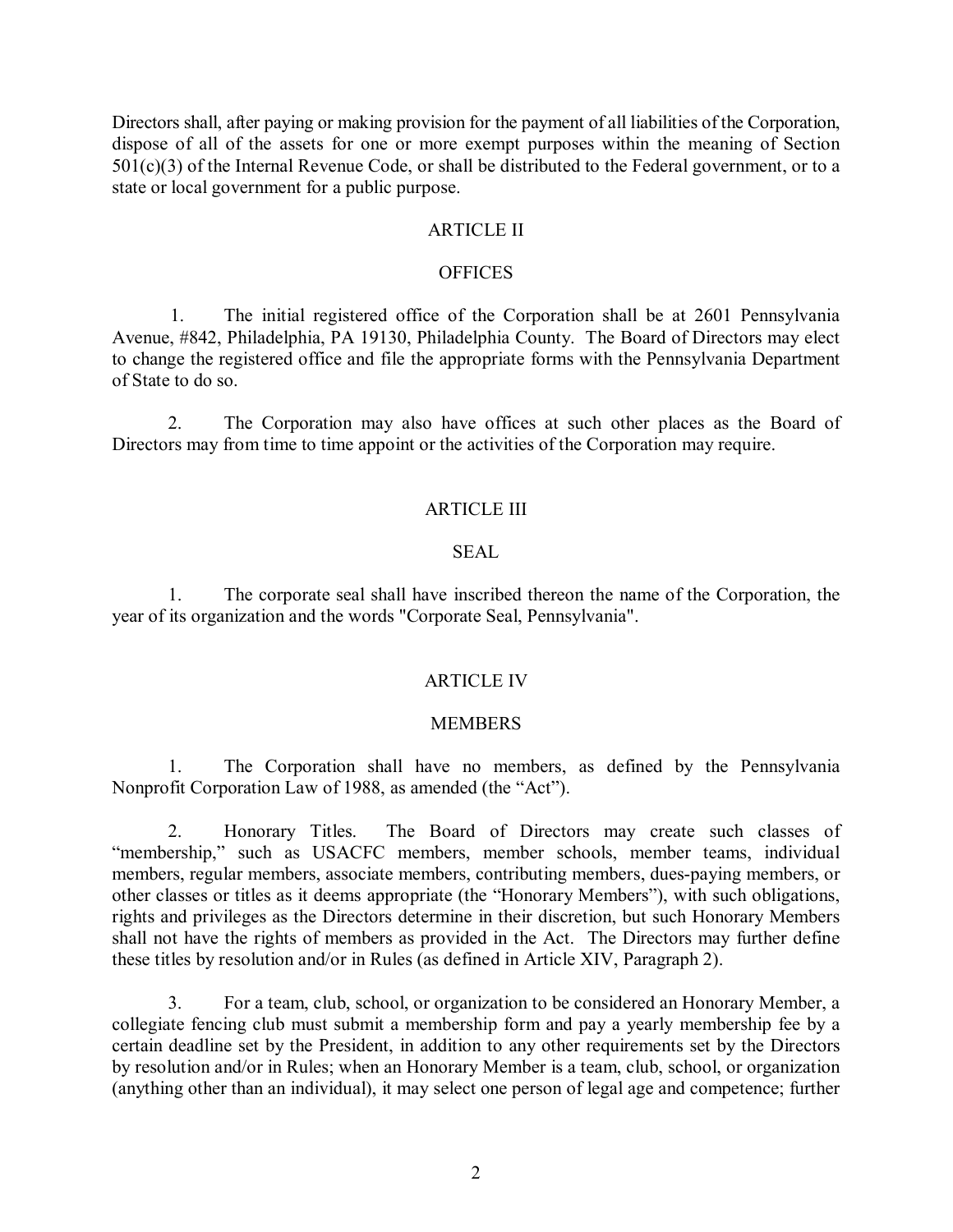specific details, timing of membership, etc. shall be defined as the Directors by resolution and/or in Rules. The Honorary Members of USACFC shall have voting power only as expressly provided in this Constitution or as the Directors may determine from time to time in their discretion.

4. The Board of Directors and the Officers will not be responsible for any action or inaction, lawful or unlawful, taken by any Honorary Member of the organization.

# ARTICLE V

# DIRECTORS

 1. The business and affairs of this Corporation shall be managed by its Board of Directors, up to 7 total in number, who shall be natural persons of full age and who need not be residents of this Commonwealth. Up to five Directors shall be selected by a majority of those Directors present at the annual meeting of the Board of Directors of the Corporation, and each Director shall be elected for a one (1) year term and until his/her successor shall be elected and shall qualify. Up to two At-Large Directors shall be elected by majority vote of the single representative from each of the Honorary Member schools present at the annual meeting of the Board of Directors of the Corporation, and each At-Large Director shall be elected for a one (1) year term and until his/her successor shall be elected and shall qualify.

 2. In addition to the powers and authorities by this Constitution expressly conferred upon them, the Board of Directors may exercise all such powers of the Corporation and do all such lawful acts and things as are not by statute or by the Articles or by this Constitution directed or required to be exercised or done. The Board of Directors may elect to hire outside accountants, attorneys, book keepers, or public relations professionals.

 3. The regular meetings of the Board of Directors may be held at such times and at such place or places within this Commonwealth or elsewhere, as a majority of the Directors may from time to time appoint, or as may be designated in the notice calling the meeting.

 4. Written or personal notice of every special meeting of the Board of Directors shall be given to each Director at least five days (5) prior to the day named for the meeting. For purposes of such notice, email or fax shall constitute written notice.

 5. A majority of the Directors in office shall be necessary to constitute a quorum for the transaction of business, and the acts of a majority of the Directors present at a meeting at which a quorum is present shall be the acts of the Board of Directors. Any action which may be taken at a meeting of the Directors may be taken without a meeting, if a consent or consents in writing setting forth the action so taken shall be signed by all of the Directors in office and shall be filed with the Secretary of the Corporation.

 (a) In the event of a tie, the President of the Corporation shall cast his/her vote as the tiebreaker at meetings of the Board of Directors.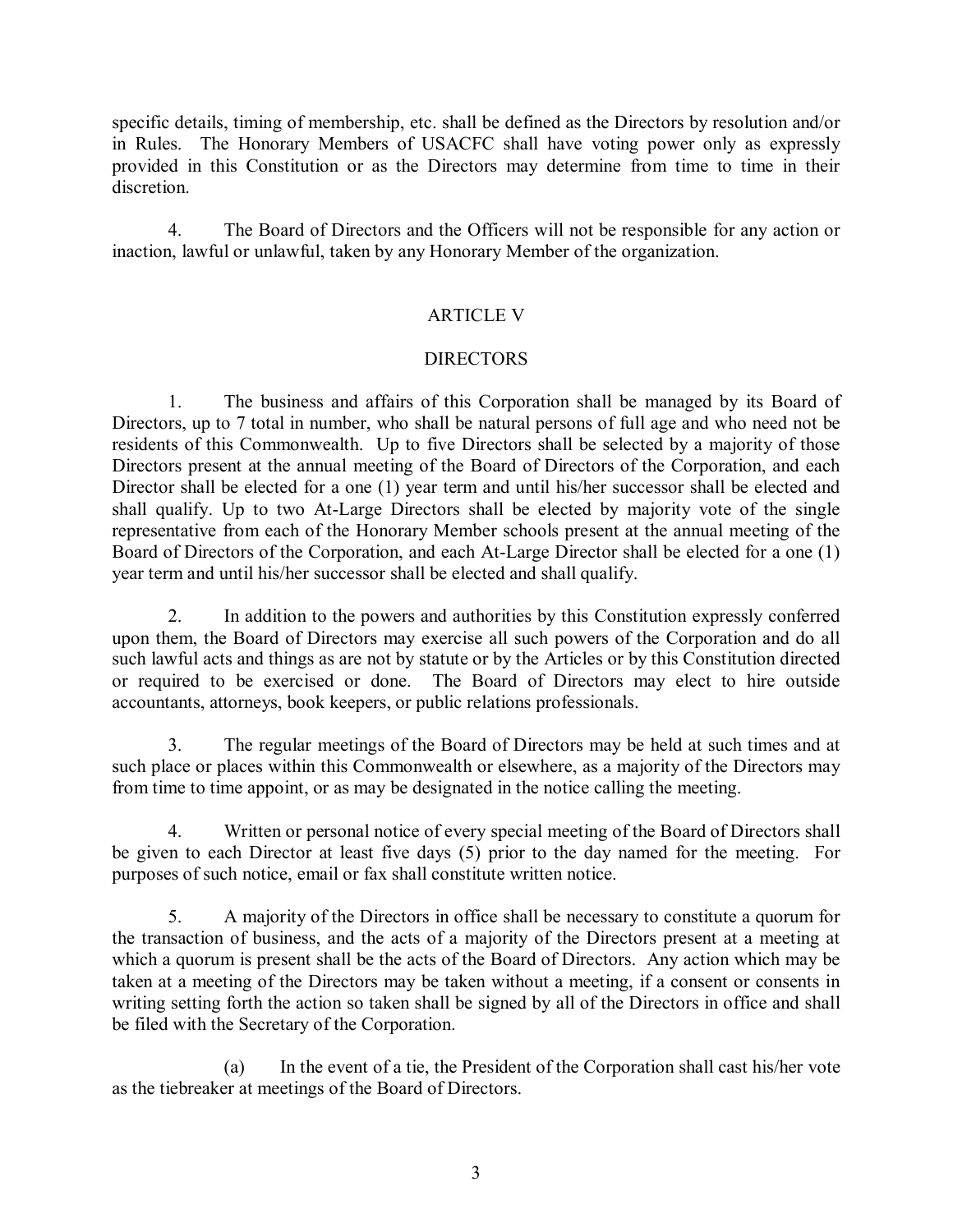(b) Directors and the President may fully participate and vote in Board of Directors meetings via telephone or video conference, and may vote via email.

 (c) If any Directors or the President are unable to participate in a Board of Directors meeting in person or via telephone or video conference, he/she may vote by proxy.

 6. The Board of Directors may, by resolution adopted by a majority of the Directors in office, establish one or more committees to consist of one or more Directors of the Corporation. Any such committee, to the extent provided in the resolution of the Board of Directors or in the Constitution, shall have and may exercise all of the powers and authority of the Board of Directors, except that no such committee shall have any power or authority as to the following:

- (a) The filling of vacancies in the Board of Directors;
- (b) The adoption, amendment or repeal of the Constitution (or any part(s)

thereof;

(c) The amendment or repeal of any resolution of the Board of Directors; or

 (d) Action on matters committed by the Constitution or resolution of the Board of Directors to another committee of the Board of Directors.

 7. The Board of Directors may designate one or more Directors as alternate members of any committee, who may replace any absent or disqualified member at any meeting of the committee. In the absence or disqualification of a member of a committee, the member or members thereof present at any meeting and not disqualified from voting, whether or not he, she, or they constitute a quorum, may unanimously appoint another Director to act at the meeting in the place of any such absent or disqualified member. Each committee of the Board of Directors shall serve at the pleasure of the Board of Directors.

 8. The entire Board of Directors or any individual Director, may be removed from office without assigning any cause by the majority vote of the Board of Directors members which all members present would be entitled to cast at any annual or other regular election of the Directors. In the event that the Board of Directors or any one or more Directors are so removed, new Directors may be elected at the same meeting.

 9. The Board of Directors may declare vacant the office of a Director if he/she is declared of unsound mind by an order of court or is convicted of felony, or if within sixty (60) days after notice of his/her selection, he/she does not accept such office either in writing or by attending a meeting of the Board of Directors, and fulfill such other requirements of qualification as the Constitution may specify.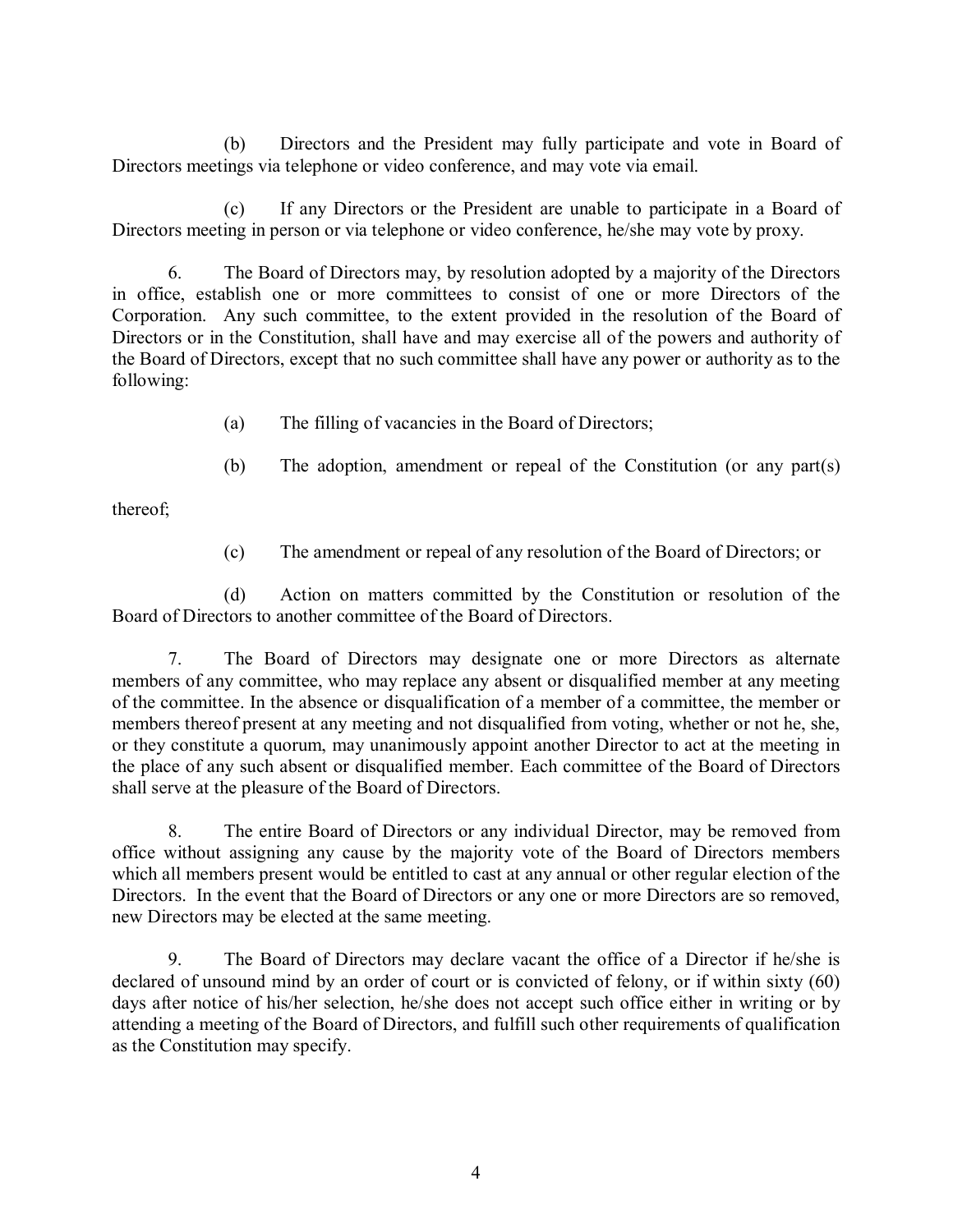10. A Director of the Corporation shall stand in a fiduciary relation to the Corporation and shall perform his/her duties as a Director, including his/her duties as a member of any committee of the Board of Directors upon which he/she may serve, in good faith, in a manner he/she reasonably believes to be in the best interests of the Corporation, and with such care, including reasonable inquiry, skill and diligence, as a person of ordinary prudence would use under similar circumstances. In performing his/her duties, a Director shall be entitled to rely in good faith on information, opinions, reports or statements, including financial statements and other financial data, in each case prepared by any of the following:

 (a) One or more Officers or employees of the Corporation whom the Director reasonably believes to be reliable and competent in the matters presented.

 (b) Counsel, public accountants or other persons as to matters which the Director reasonably believes to be within the professional or expert competence of such person.

 (c) A committee of the Board of Directors upon which he/she does not serve, duly designated in accordance with law, as to matters within its designated authority, which the Director reasonably believes to merit confidence.

11. A Director shall not be considered to be acting in good faith if he/she has knowledge concerning the matter in question that would cause his/her reliance to be unwarranted.

12. In discharging the duties of their respective positions, the Board of Directors, committees of the Board of Directors and individual Directors may, in considering the best interests of the Corporation, consider the effects of any action upon employees, upon suppliers and customers of the Corporation and upon communities in which offices or other establishments of the Corporation are located, and all other pertinent factors. The consideration of those factors shall not constitute a violation of this section. The Board of Directors or Officers may retain legal counsel, accountants, or book keepers who are related to or the same as the Directors themselves or Officers of the Corporation.

13. Absent breach of fiduciary duty, lack of good faith or self-dealing, actions taken as a Director or any failure to take any action shall be presumed to be in the best interests of the Corporation.

14. A Director of the Corporation shall not be personally liable for monetary damages as such for any action taken, or any failure to take any action, unless:

 (a) The Director has breached or failed to perform the duties of his/her office under this section; and

(b) The breach or failure to perform constitutes self-dealing, willful misconduct or recklessness.

The provisions of this section shall not apply to: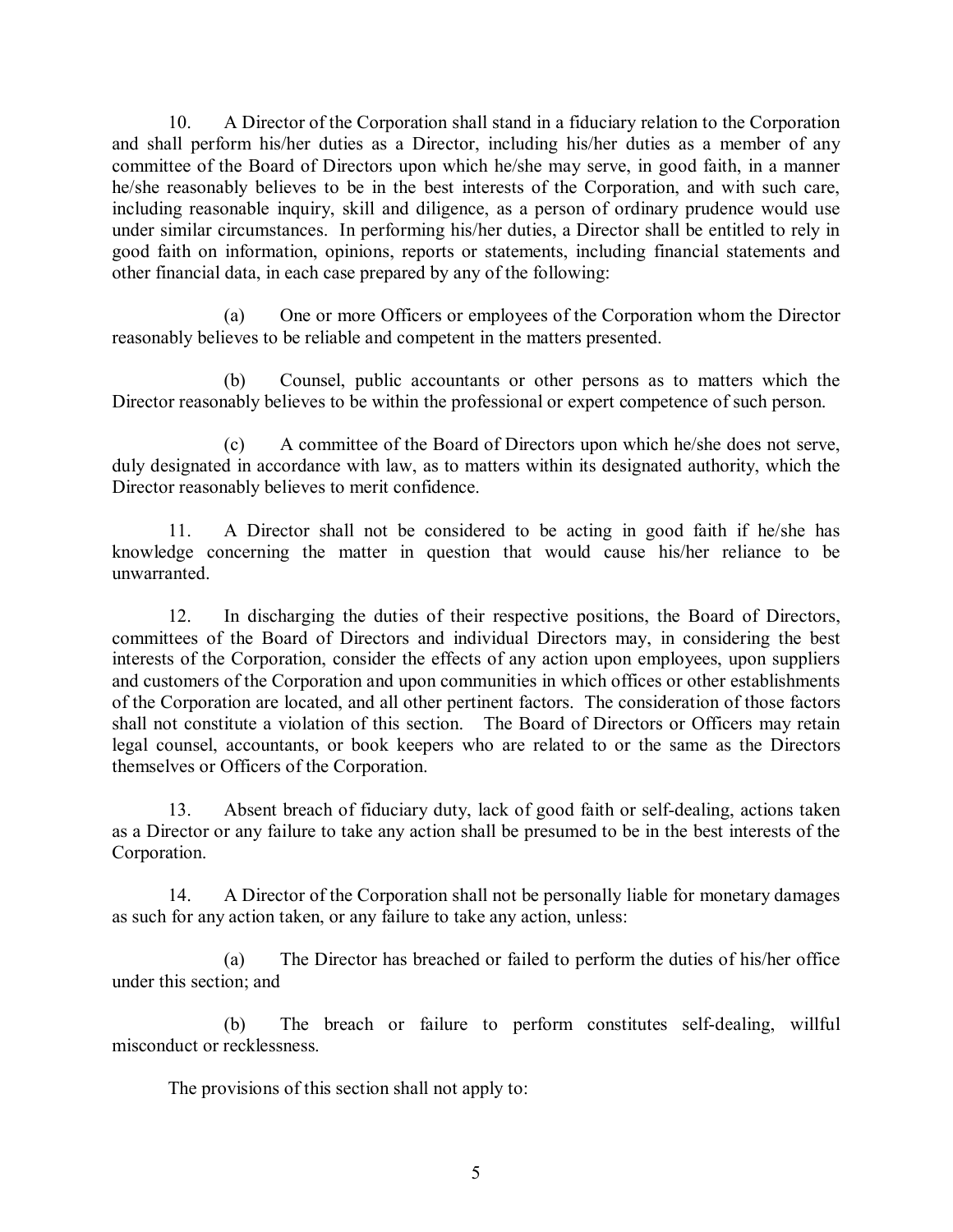(a) The responsibility or liability of a Director pursuant to any criminal statute; or

 (b) The liability of a Director for the payment of taxes pursuant to local, State or Federal law.

 15. Directors as such, shall not receive any stated salary for their services as a Director, but by resolution of the Board of Directors, a fixed sum and expenses of attendance, if any, may be allowed for attendance at each regular or special meeting of the Board of Directors PROVIDED, that nothing herein contained shall be construed to preclude any Director from serving the Corporation in any other capacity and receiving compensation therefor.

# ARTICLE VI

## **OFFICERS**

 1. The Executive Officers of the Corporation shall be chosen by resolution of the Board of Directors, and shall be a President, Vice President, Treasurer, Secretary, and such other Officers and assistant Officers as the needs of the Corporation may require (such as Tournament Vice President, Historian, Webmaster and committee chairpeople, which may be classified Executive Officers, Assistant Officers, Chairpeople, Advisors, etc., at the discretion of the Directors, who shall also determine the responsibilities and powers of such additional positions). The Officers shall be natural persons of full age. The President may be a Director and shall hold his/her office for a term of one year and shall have such authority and shall perform such duties as are provided by the Constitution and as shall from time to time be prescribed by the Board of Directors. The President and other officers may be paid a reasonable salary for his/her services provided as officer, including but not limited to a reasonable per diem rate, honorarium, or salary for their duties throughout the year or at particular events. Officers may also be Directors and shall hold their offices for a term of one year, and until his/her successor shall be elected and shall qualify, and shall have such authority and shall perform such duties as are provided by the Constitution and as shall from time to time be prescribed by the Board of Directors. The Board of Directors may secure the fidelity of any or all such Officers by bond, insurance, or otherwise. The Board of Directors, President, or Treasurer should cause the Corporation to purchase directors' and officers' insurance from a reputable insurance company and/or agency.

 2. Any Officer or agent may be removed by the majority of the Board of Directors whenever in its judgment the best interests of the Corporation will be served thereby, but such removal shall be without prejudice to the contract rights of any person so removed.

 3. The President shall be the Chief Executive Officer of the Corporation; he/she shall act as the Chairperson of the Board and shall preside at all meetings of the Directors; he/she shall have general and active management of the affairs of the Corporation; shall see that all orders and resolutions of the Board of Directors are carried into effect, subject, however, to the right of the Directors to delegate any specific powers, except such as may be by statute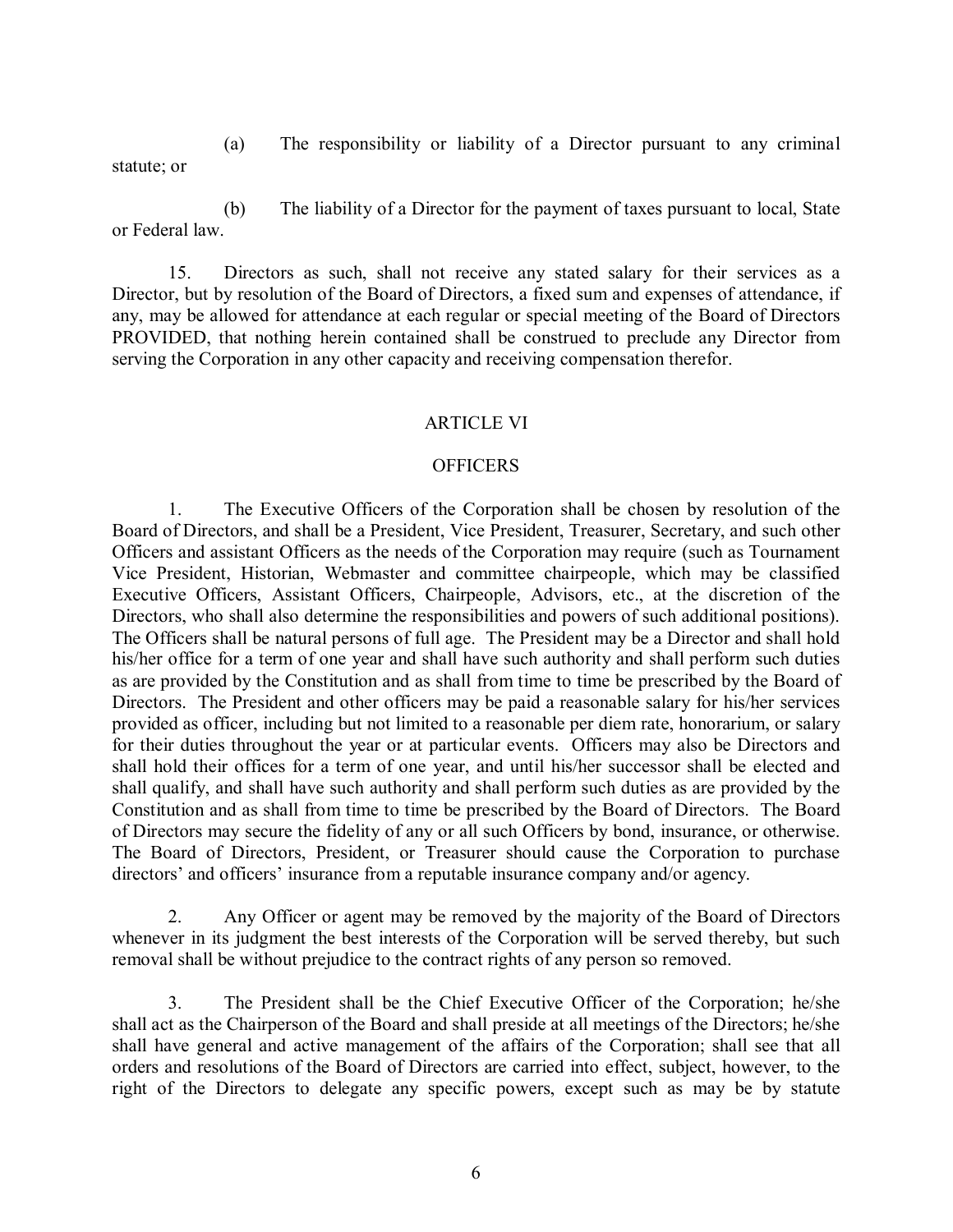exclusively conferred on the President, to any other Officer or Officers of the Corporation. He/she shall execute bonds, mortgages and other documents requiring a seal, under the seal of the Corporation. He/she shall be EX-OFFICIO member of all committees and shall have the general powers and duties of supervision and management usually vested in the office of President.

 4. The Vice President shall perform such duties and have such authority as from time to time may be prescribed by the Directors or the President. In the absence of the President, the Vice President, as designated by the Board of Directors, shall perform the duties designated to the President.

 5. The Secretary shall attend all meetings of the Board of Directors and act as clerk thereof, and record all the votes of the Corporation and the minutes of all its transactions in a book to be kept for that purpose; and shall perform like duties for all committees of the Board of Directors when required. He/she shall give, or cause to be given, notice of all meetings of the Board of Directors, and shall perform such other duties as may be prescribed by the Board of Directors or President, under whose supervision he/she shall be. He/she shall keep in safe custody the corporate seal of the Corporation, and when authorized by the Board of Directors, affix the same to any instrument requiring it.

 6. The Treasurer shall have custody of the corporate funds and securities and shall keep full and accurate accounts of receipts and disbursements in books belonging to the Corporation, and shall keep the monies of the Corporation in a separate account to the credit of the Corporation. He/she shall disburse the funds of the Corporation as may be ordered by the Board of Directors, taking proper vouchers for such disbursements, and shall render to the President and Directors, at the regular meetings of the Board of Directors, or whenever they may require it, an account of all his/her transactions as Treasurer and of the financial condition of the Corporation.

# ARTICLE VII

# **VACANCIES**

 1. If the office of any Officer or agent, one or more, becomes vacant for any reason, the Board of Directors may choose a successor or successors, who shall hold office for the unexpired term in respect of which such vacancy occurred.

 2. Vacancies in the Board of Directors, including vacancies resulting from an increase in the number of Directors, shall be filled by a majority of the remaining members of the Board of Directors, even if less than a quorum, and each person so elected shall be a Director until his/her successor is elected by the Directors, who may make such election at the next annual meeting, or at any special meeting duly called for that purpose and held prior thereto.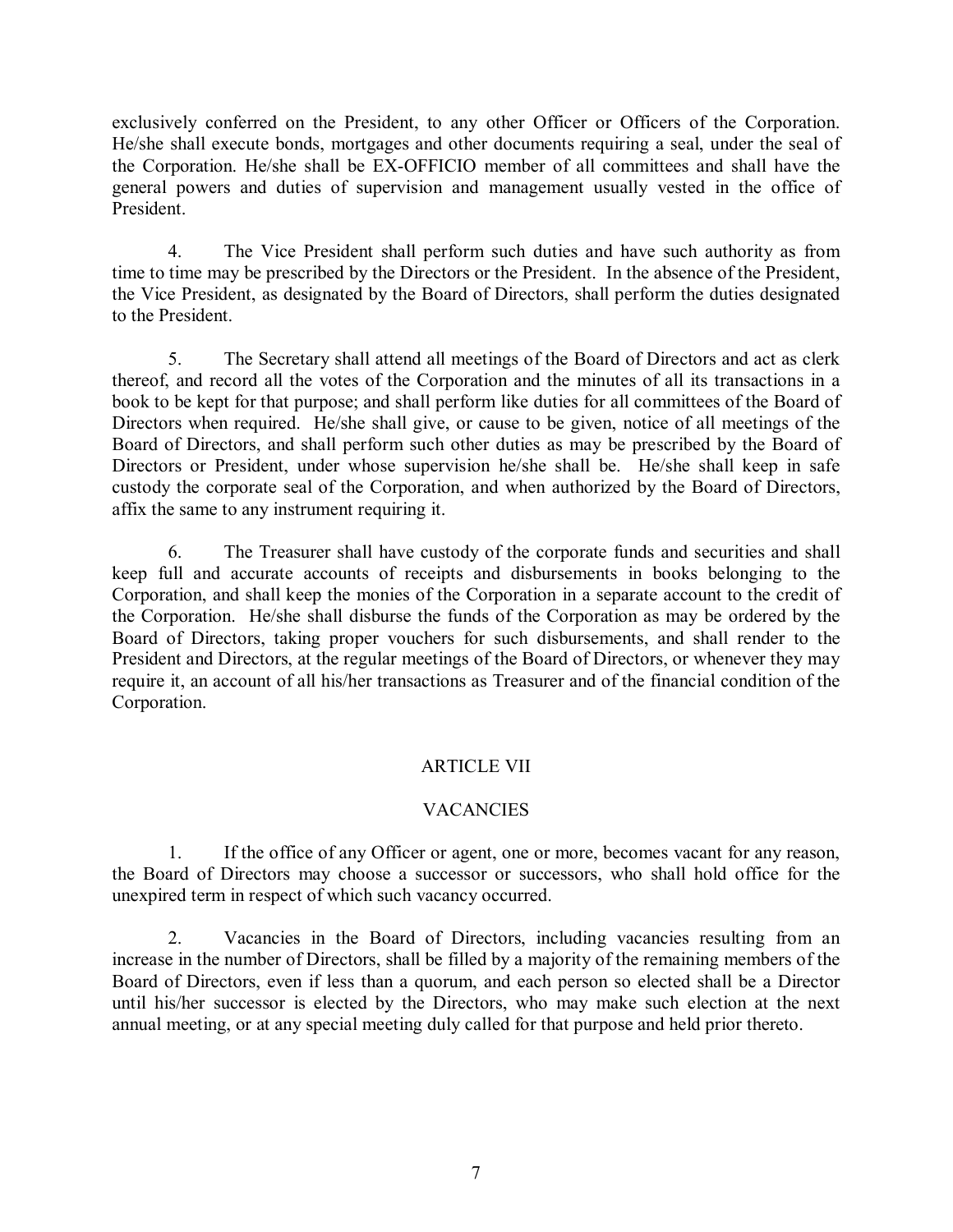#### ARTICLE VIII

#### BOOKS AND RECORDS

 1. The Corporation shall keep an original or duplicate record of the proceedings of the Board of Directors, the original or a copy of its Constitution, including all amendments thereto to date, certified by the Secretary (or President) of the Corporation, and an original or a duplicate Board of Directors register, giving the names of the Board of Directors members, and showing their respective addresses. The Corporation shall also keep appropriate, complete and accurate books or records of account. The records provided for herein shall be kept at either the registered office of the Corporation in this Commonwealth, at its principal place of business wherever situated, or with its legal counsel.

 2. Every Board of Directors member shall, upon written demand under oath stating the purpose thereof, have a right to examine, in person or by agent or attorney, during the usual hours for business for any proper purpose, the books and records of account, and records of the proceedings of the Board of Directors and committees, and to make copies or extracts therefrom. A proper purpose shall mean a purpose reasonably related to the interest of such person as a Board of Directors member. In every instance where an attorney or other agent shall be the person who seeks the right to inspection, the demand under oath shall be accompanied by a power of attorney or such other writing which authorizes the attorney or other agent to so act on behalf of the Board of Directors member. The demand under oath shall be directed to the Corporation at its registered office in this Commonwealth or at its principal place of business wherever situated.

## ARTICLE IX

## TRANSACTION OF BUSINESS

 1. The Corporation shall make no purchase of real property nor sell, mortgage, lease away or otherwise dispose of its real property, unless authorized by a vote of two-thirds of the members in office of the Board of Directors. If the real property is subject to a trust, the conveyance away shall be free of trust and the trust shall be impinged upon the proceeds of such conveyance.

 2. The Board of Directors may approve an annual budget and the retention of and/or disbursement of annual net proceeds to as many as three (3) beneficiary organizations.

 3. Whenever the lawful activities of the Corporation involve among other things the charging of fees or prices for its services or products, it shall receive and distribute such monies solely in compliance with the requirements of tax-exempt entities formed under section  $501(c)(3)$ of the Code. All incidental profits shall be applied to the maintenance and operation of the lawful activities of the Corporation, as permitted by section  $501(c)(3)$  of the Code, and in no case shall be divided or distributed in any manner whatsoever among the members of the Board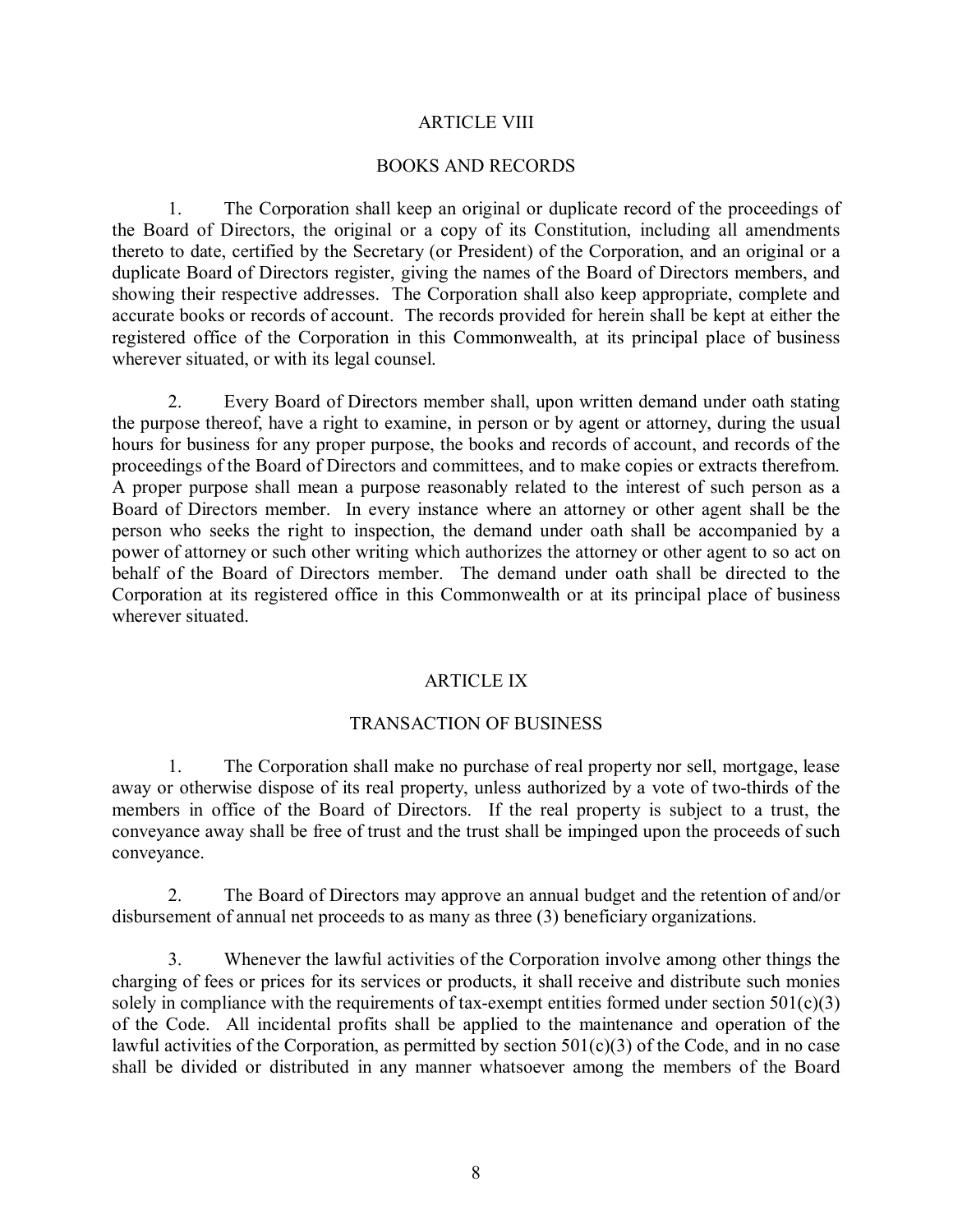Directors or Officers of the Corporation (except that Officers may be compensated as described above in Article VI).

 4. All checks or demands for money and notes of the Corporation shall be signed by the Treasurer or such Officer as the Board of Directors may from time to time designate.

# ARTICLE X

# ANNUAL REPORT

 1. The Board of Directors shall present annually a report, verified by the President and Treasurer, showing in appropriate detail the following:

 (a) The assets and liabilities, including the trust funds, of the Corporation as of the end of the fiscal year immediately preceding the date of the report;

 (b) The principal changes in assets and liabilities including trust funds, during the year immediately preceding the date of the report;

 (c) The revenue or receipts of the Corporation, both unrestricted and restricted to particular purposes, for the year immediately preceding the date of the report, including separate data with respect to each trust fund held by or for the Corporation; and

 (d) The expenses or disbursements of the Corporation, for both general and restricted purposes, during the year immediately preceding the date of the report, including separate data with respect to each trust fund held by or for the Corporation.

 (e) That the report was filed within the minutes of the meeting of the Board of **Directors** 

2. The Annual Report may be prepared by an accountant or firm hired by the Corporation.

## ARTICLE XI

## NOTICES

 1. Whenever written notice is required to be given to any person (including any teams, schools, clubs, or other organizations), it may be given to such person, either personally or by sending a copy thereof by first class mail, postage prepaid, or by email, to his/her address appearing on the books of the Corporation, or, in the case of Directors, supplied by him or her to the Corporation for the purpose of notice. If the notice is sent by mail or by email, it shall be deemed to have been given to the person entitled thereto when deposited in the United States mail or with an email transmission to such person. A notice of meeting shall specify the place,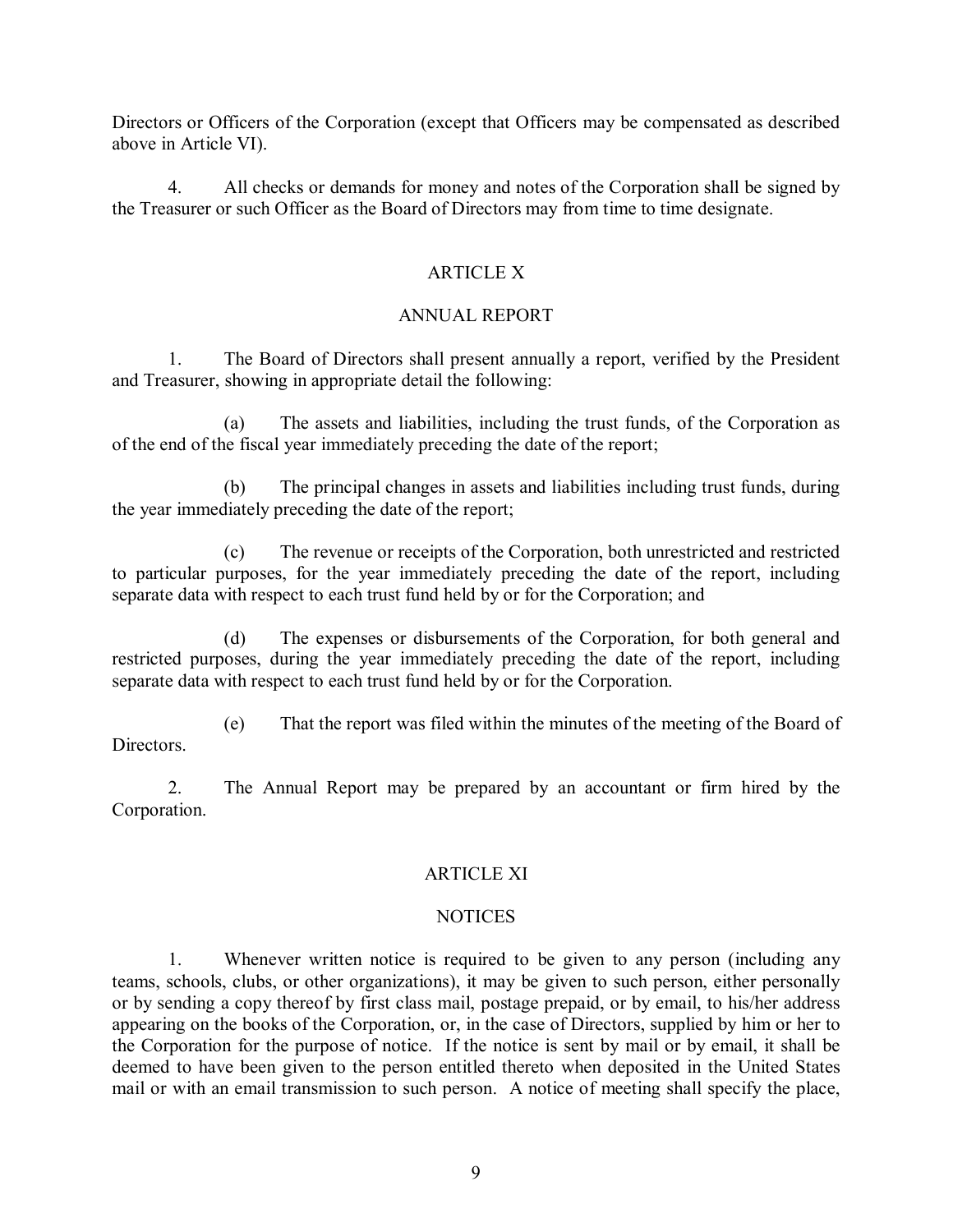day and hour of the meeting and any other information required by statute or this Constitution. When a special meeting is adjourned it shall not be necessary to give any notice of the adjourned meeting or of the business to be transacted at an adjourned meeting, other than by announcement at the meeting at which such adjournment is taken.

 2. Whenever any written notice is required to be given under the provisions of the statute or the Articles or Constitution of this Corporation, a waiver thereof in writing, signed by the person or persons entitled to such notice, whether before or after the time stated therein, shall be deemed equivalent to the giving of such notice. Except as otherwise required by statute, neither the business to be transacted at nor the purpose of a meeting need be specified in the waiver of notice of such meeting. In the case of a special meeting of the Board of Directors such waiver of notice shall specify the general nature of the business to be transacted. Attendance of a person at any meeting shall constitute a waiver of notice of such meeting, except where a person attends a meeting for the express purpose of objecting, at the beginning of the meeting, to the transaction of any business because the meeting was not lawfully called or convened.

# ARTICLE XII

# MISCELLANEOUS PROVISIONS

1. The fiscal year of the Corporation shall begin on the first calendar day of January.

 2. One or more persons may participate in a meeting of the Board of Directors by means of conference telephone or similar communications equipment by means of which all persons participating in the meeting can hear each other. Participation in a meeting pursuant to this section shall constitute presence in person at such meeting. Directors and Officers may vote and consent to resolutions and other decisions via email.

3. The Corporation shall continue to be organized on a nonstock nonmember basis.

# ARTICLE XIII

# INDEMNIFICATION

 1. The Corporation shall indemnify each of its Directors, Officers, legal counsel, accountants, and employees whether or not then in service as such (and his/her executor, administrator and heirs), against all reasonable expenses actually and necessarily incurred by him or her in connection with the defense of any litigation to which the individual may have been a party because he/she is or was a Director, Officer or employee of the Corporation. The individual shall have no right to reimbursement, however, in relation to matters as to which he/she has been adjudged liable to the Corporation for negligence or misconduct in the performance of his/her duties, or was derelict in the performance of his/her duty as Director, Officer or employee by reason of willful misconduct, bad faith, gross negligence or reckless disregard of the duties of his/her office or employment. The right to indemnity for expenses shall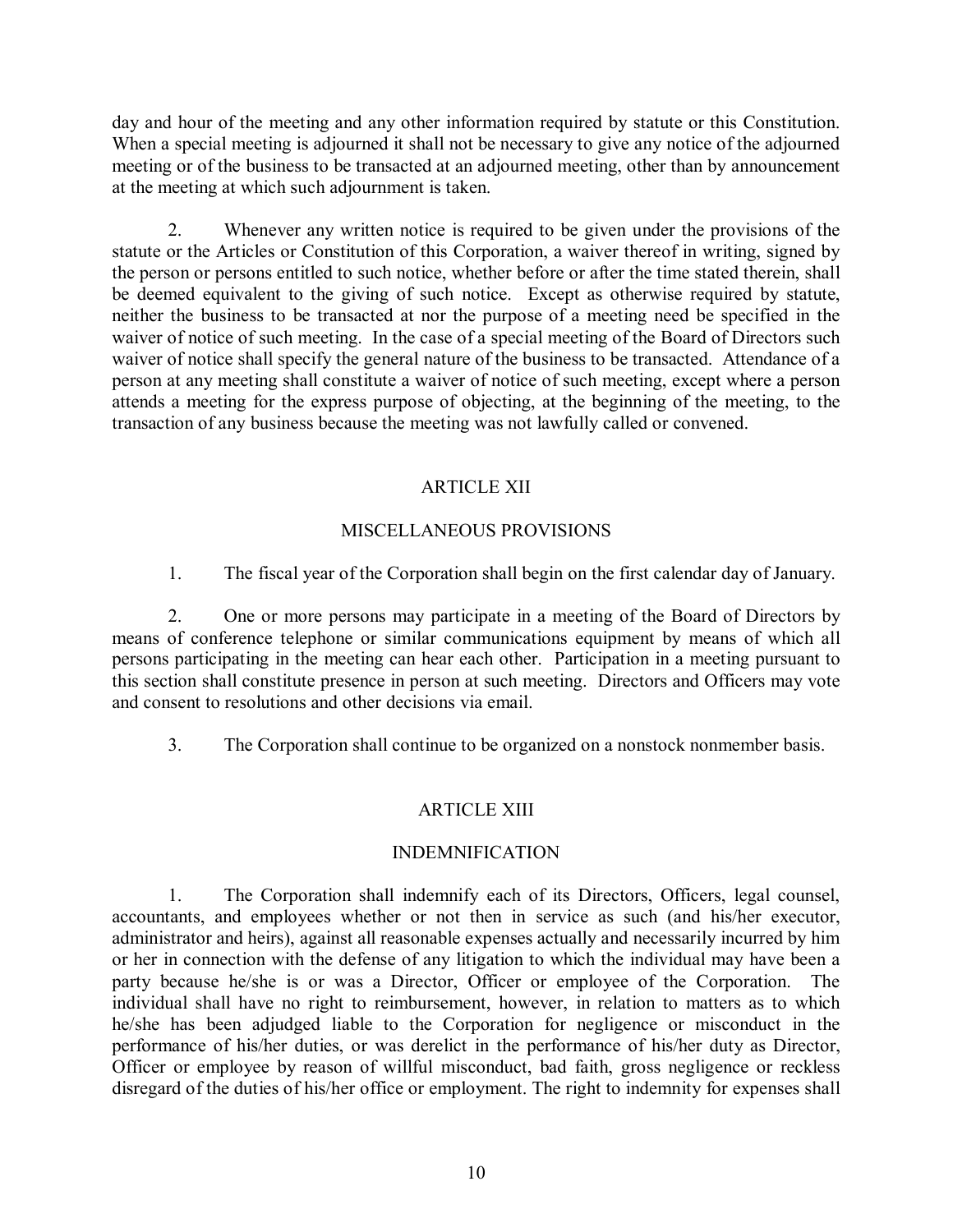also apply to the expenses of suits which are compromised or settled if the court having jurisdiction of the matter shall approve such settlement. The right of indemnification shall be in addition to, and not exclusive of, all other rights to that which such Director, Officer or employee may be entitled.

## ARTICLE XIV

#### AMENDMENTS

 1. Amendments to this Constitution may be adopted, amended or repealed by the vote of the Board of Directors entitled to cast at least a two thirds of the votes which all Board of Directors members present are entitled to cast thereon at any regular or special meeting, at which a quorum is present, duly convened after notice to the Board of Directors members of that purpose.

 2. The Directors may, via Corporate resolution, ratify rules, regulations, policies, & procedures, and other rules (said rules are NOT bylaws in the legal construct or definition of bylaws) ("Rules"). Said Rules are inferior to this Constitution; that is, in the event of any conflict, the Constitution prevails. Rules may be ratified to clarify, augment, or supplement this Constitution – said Rules shall not conflict with or contradict this Constitution. Examples of issues to address in Rules include but are not limited to: Honorary Member clarification/limitation, tournament eligibility requirements of teams and individuals, tournament format, tournament manual, rules, regulations, policies, procedures, or other issues that the Directors wish to address for the benefit or fairness of the organization.

## ARTICLE XV

#### DISSOLUTION

 1. Upon the dissolution of the Corporation, the Corporation's assets shall be distributed for one or more exempt purposes within the meaning of Section 501(c)(3) of the Code, or corresponding section of any future tax code, or shall be distributed to another charitable organization or to a local government body for a public purpose. Transfer of assets will be done only after a vote of the Board of Directors at a duly called meeting.

2. See also Article I, Paragraph 1(e).

## ARTICLE XVI

#### CONFLICTS OF INTEREST

1. The purpose of this conflicts of interest policy is to protect this tax-exempt Corporation's interest when it is contemplating entering into a transaction or arrangement that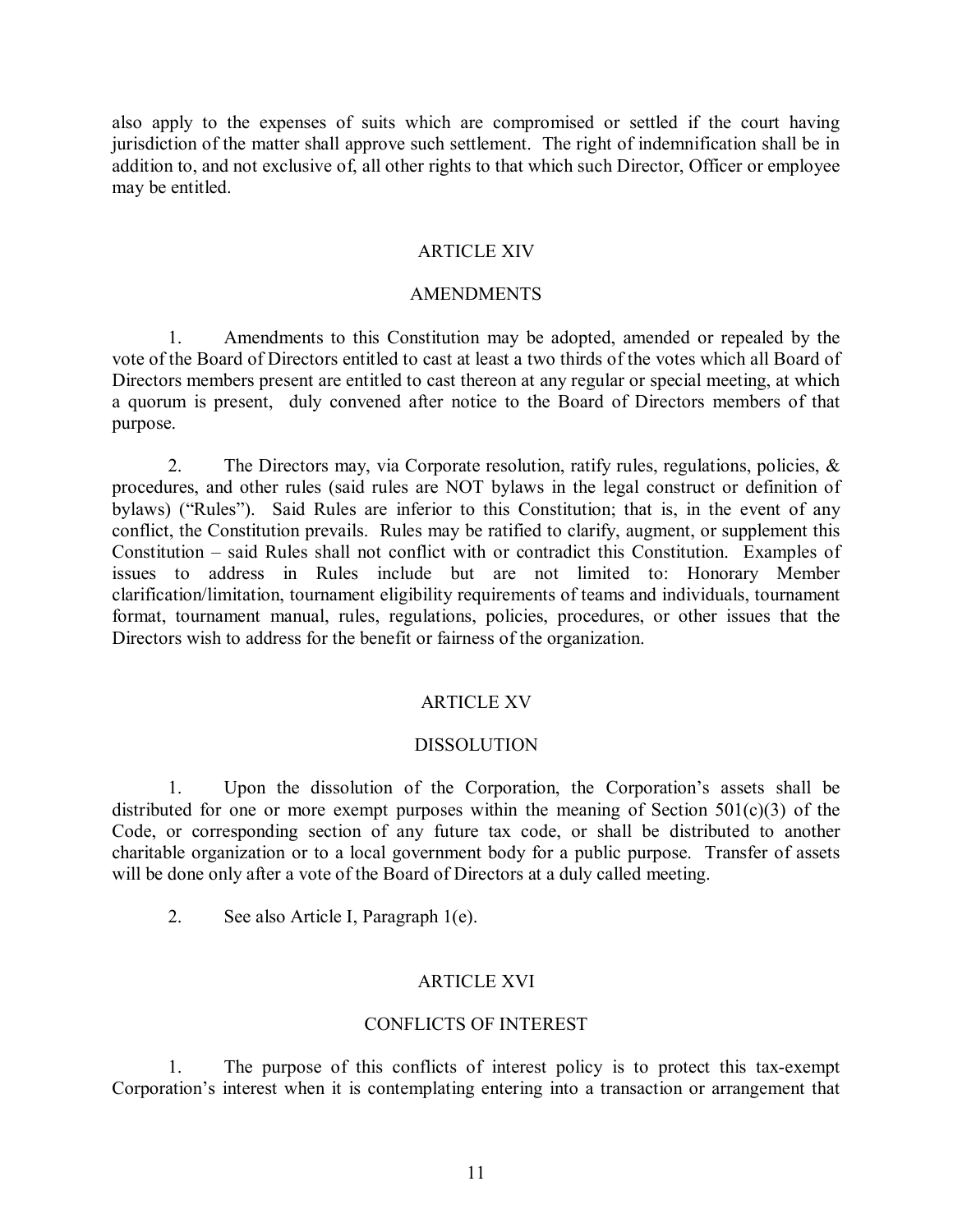might benefit the private interest of an Officer or Director of the Corporation or might result in a possible excess benefit transaction. This policy is intended to supplement but not replace any applicable state and federal laws governing conflict of interest applicable to nonprofit and charitable organizations.

2. Definitions.

(a) Interested Person: Any Director, Officer, or member of a committee with Board of Directors delegated powers, who has a direct or indirect financial interest, as defined below, is an Interested Person.

(b) Financial Interest: A person has a Financial Interest if the person has, directly or indirectly, through business, investment, or family:

i. An ownership or investment interest in any entity with which the Corporation has a transaction or arrangement,

ii. A compensation arrangement with the Corporation or with any entity or individual with which the Corporation has a transaction or arrangement, or

iii. A potential ownership or investment interest in, or compensation arrangement with, any entity or individual with which the Corporation is negotiating a transaction or arrangement.

iv. Compensation includes direct and indirect remuneration as well as gifts or favors that are not insubstantial. A Financial Interest is not necessarily a conflict of interest. Under Article XVI, Paragraph 1(b), a person who has a Financial Interest may have a conflict of interest only if the appropriate Board of Directors or committee decides that a conflict of interest exists.

3. Procedures.

(a) Duty to Disclose. In connection with any actual or possible conflict of interest, an Interested Person must disclose the existence of the Financial Interest and be given the opportunity to disclose all material facts to the directors and members of committees of the Board of Directors that are delegated with powers to consider the proposed transaction or arrangement.

(b) Determining Whether a Conflict of Interest Exists. After disclosure of the Financial Interest and all material facts, and after any discussion with the Interested Person, he/she shall leave the Board of Directors or committee meeting while the determination of a conflict of interest is discussed and voted upon. The remaining Directors or committee members shall decide if a conflict of interest exists.

(c) Procedures for Addressing the Conflict of Interest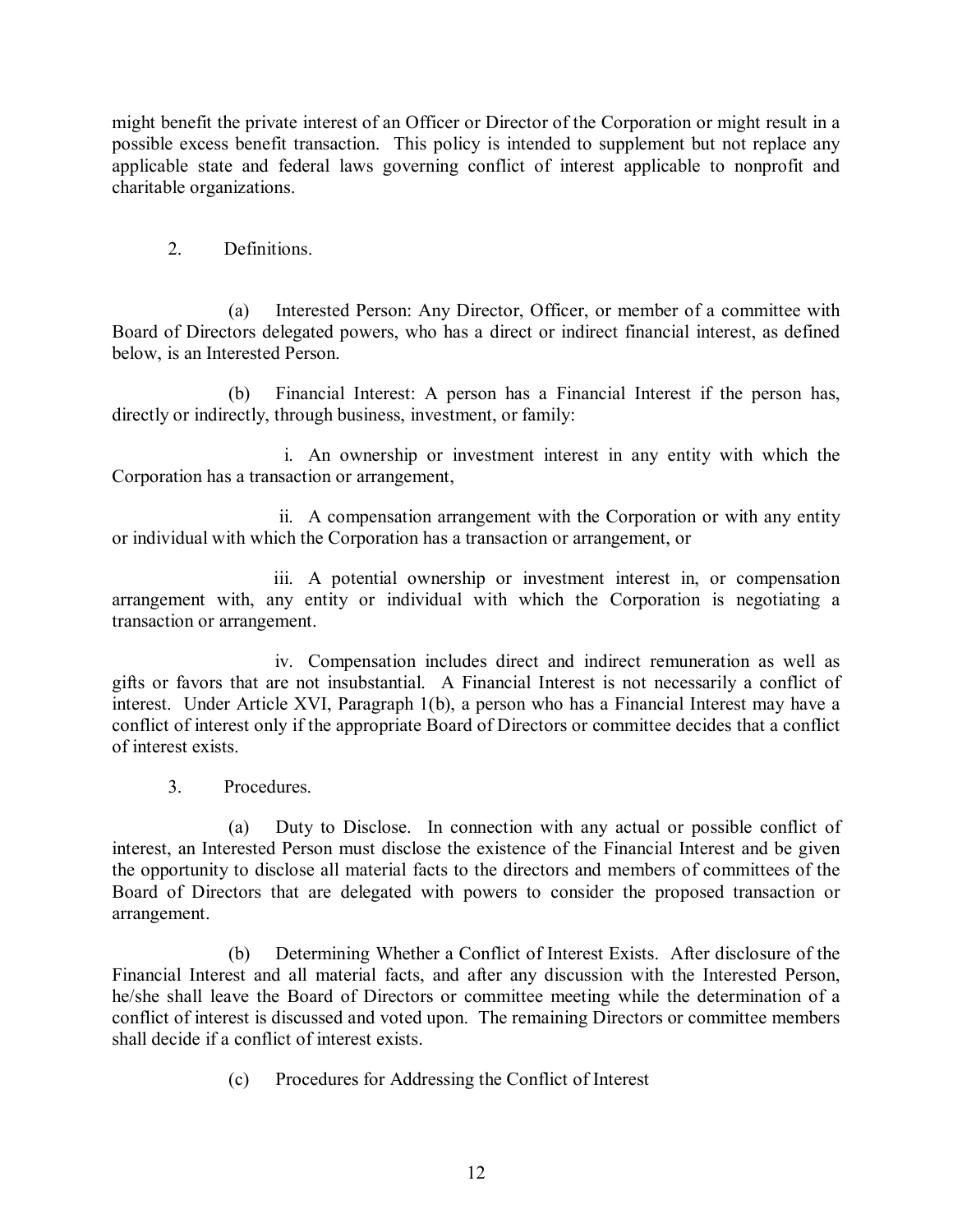i. An Interested Person may make a presentation at the Board of Directors or committee meeting, but after the presentation, he/she shall leave the meeting during the discussion of, and the vote on, the transaction or arrangement involving the possible conflict of interest.

ii. The President or committee chairperson shall, if appropriate, appoint a non-Interested Person or committee to investigate alternatives to the proposed transaction or arrangement.

iii. After exercising due diligence, the Board of Directors or committee shall determine whether the Corporation can obtain with reasonable efforts a more advantageous transaction or arrangement from a person or entity that would not give rise to a conflict of interest.

iv. If a more advantageous transaction or arrangement is not reasonably possible under circumstances not producing a conflict of interest, the Board of Directors or committee shall determine by a majority vote of the disinterested directors whether the transaction or arrangement is in the Corporation's best interest, for its own benefit, and whether it is fair and reasonable. In conformity with the above determination, it shall make its decision as to whether to enter into the transaction or arrangement.

# (d) Violations of the Conflicts of Interest Policy

i. If the Board of Directors or committee has reasonable cause to believe a member has failed to disclose actual or possible conflicts of interest, it shall inform the member of the basis for such belief and afford the member an opportunity to explain the alleged failure to disclose.

ii. If, after hearing the member's response and after making further investigation as warranted by the circumstances, the Board of Directors or committee determines the member has failed to disclose an actual or possible conflict of interest, it shall take appropriate disciplinary and corrective action.

(e) It is expressly disclosed and permitted that a law firm, accounting firm, or book keeping company owned and/or operated by a Director and/or Officer (or a relative of a Director and/or Officer) may be retained to provide legal, accounting, professional, or other services for the Corporation, provided that the fees are reasonable (at or below market rates).

(f) It is expressly disclosed and permitted that the Directors and/or Officers of the Corporation will likely be coaches or athletes on teams participating in the Corporation's tournament(s). Further, said Directors and/or Officers may hire referees, officials, and other contractors for tournaments who they may have a coaching, professional, or financial relationship with, provided that the fees paid are reasonable (at or below market rates).

4. Records of Proceedings.

(a) The minutes of the Board of Directors and all committees with Board of Directors delegated powers shall contain: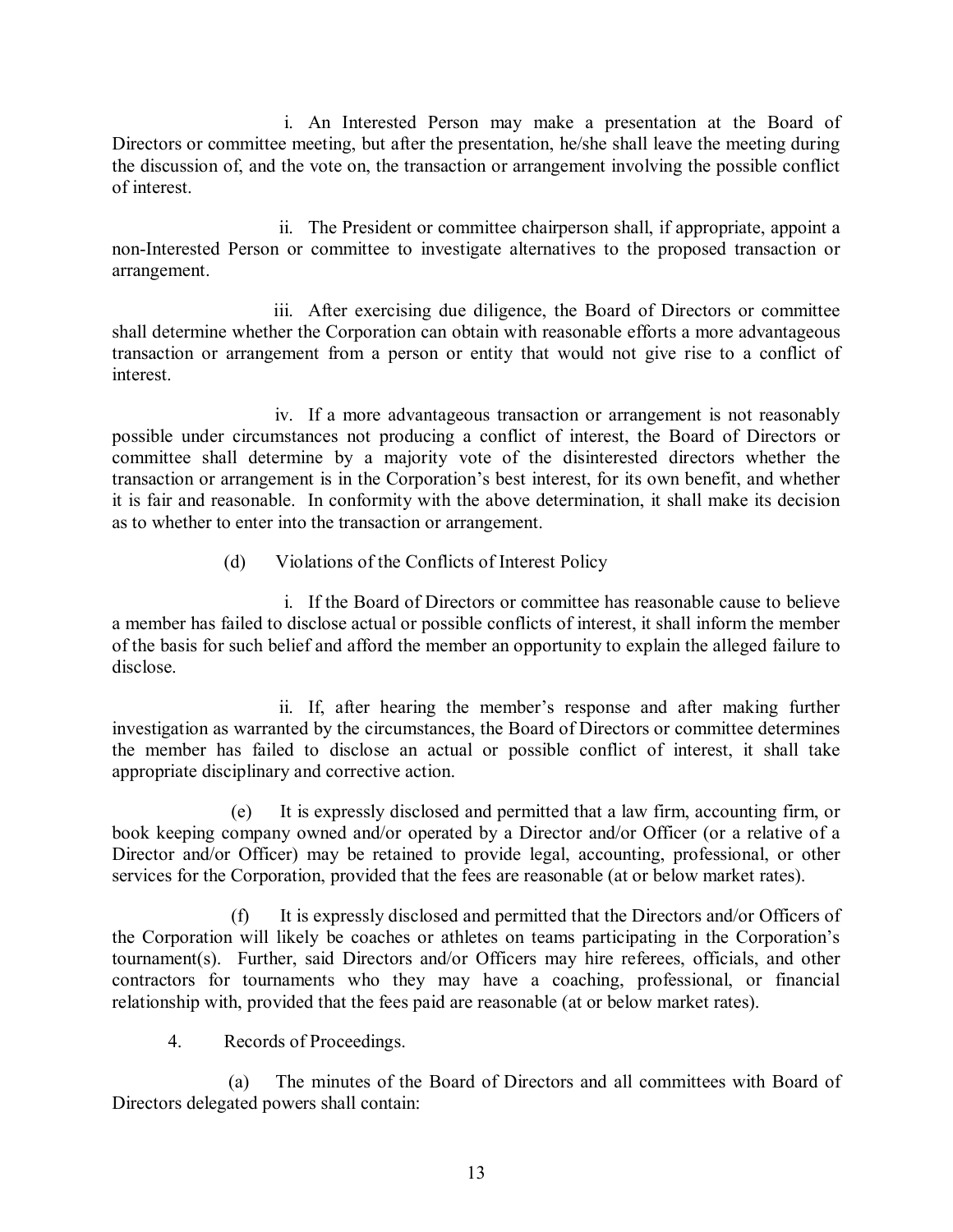i. The names of the persons who disclosed or otherwise were found to have a financial interest in connection with an actual or possible conflict of interest, the nature of the financial interest, any action taken to determine whether a conflict of interest was present, and the Board of Directors' or committee's decision as to whether a conflict of interest in fact existed.

ii. The names of the persons who were present for discussions and votes relating to the transaction or arrangement, the content of the discussion, including any alternatives to the proposed transaction or arrangement, and a record of any votes taken in connection with the proceedings.

5. Compensation.

(a) A voting member of the Board of Directors who receives compensation, directly or indirectly, from the Corporation for services is precluded from voting on matters pertaining to that member's compensation.

(b) A voting member of any committee whose jurisdiction includes compensation matters and who receives compensation, directly or indirectly, from the Corporation for services is precluded from voting on matters pertaining to that member's compensation.

(c) No voting member of the Board of Directors or any committee whose jurisdiction includes compensation matters and who receives compensation, directly or indirectly, from the Corporation, either individually or collectively, is prohibited from providing information to any committee regarding compensation.

6. Annual Statements. Each Director, principal Officer and member of a committee with Board of Directors delegated powers may annually sign a statement which affirms such person:

- (a) Has received a copy of the conflicts of interest policy,
- (b) Has read and understands the policy,
- (c) Has agreed to comply with the policy, and

(d) Understands the Corporation is charitable and in order to maintain its federal tax exemption it must engage primarily in activities which accomplish one or more of its tax-exempt purposes.

7. Periodic Reviews. To ensure the Corporation operates in a manner consistent with charitable purposes and does not engage in activities that could jeopardize its tax-exempt status, periodic reviews shall be conducted. The periodic reviews shall, at a minimum, include the following subjects:

(a) Whether compensation arrangements and benefits are reasonable, based on competent survey information, and the result of arm's length bargaining.